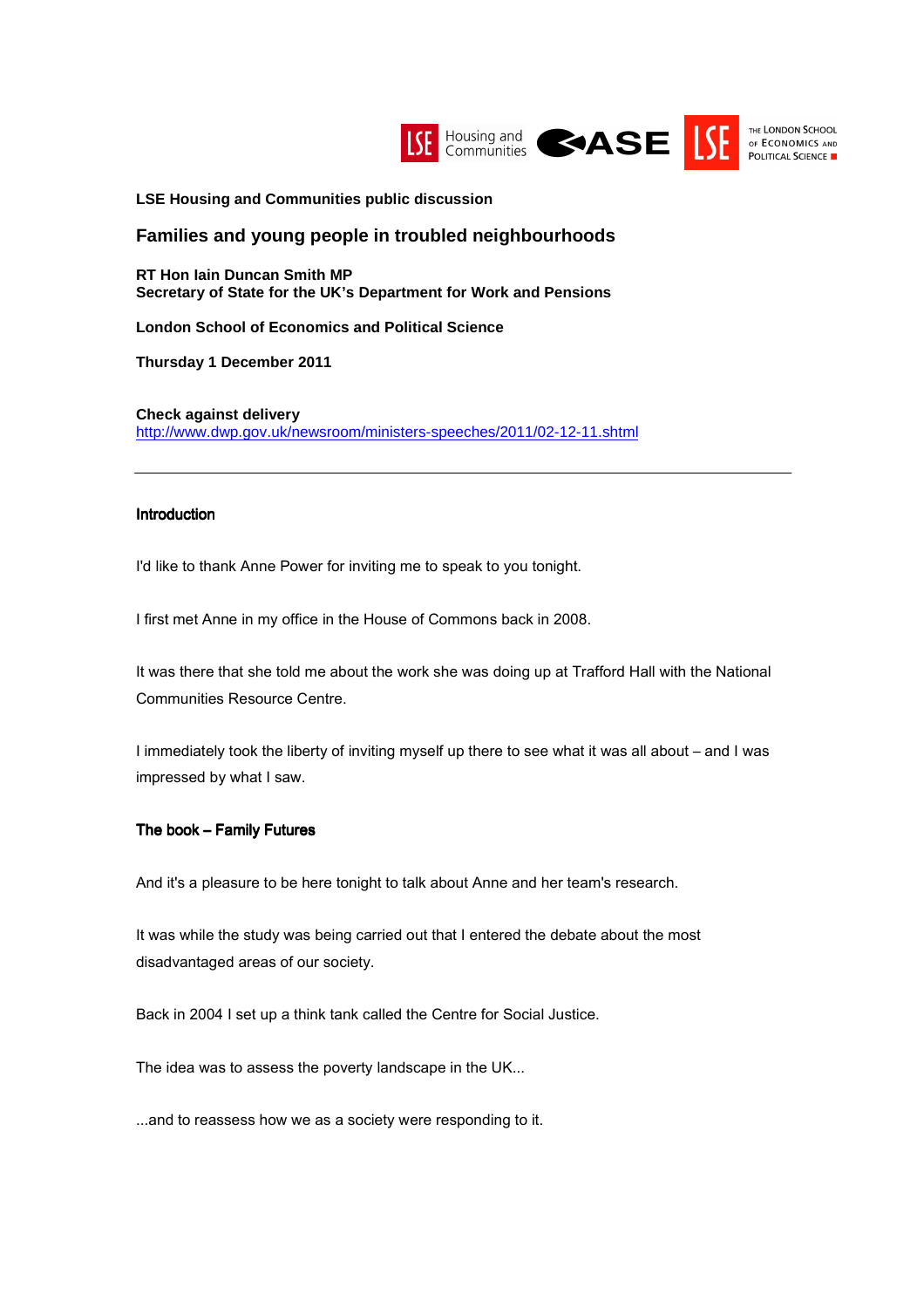We travelled around the country taking evidence from voluntary organisations and community groups.

And we put the facts down in our key reports, which laid bare the extent of the social challenge. We had:

More than 4 million people on out of work benefits, many for 10 years or more Levels of family breakdown that were high and growing; and One of the highest levels of personal debt in Western Europe This isn't to say there is no hope in our most disadvantaged areas.

Family Futures makes it clear that even on our most deprived estates there are large numbers of families who work hard, care about their childrens' education and play a huge role in their local communities, with some real progress being made.

But we cannot escape some of the basic facts that the study reveals:

The disproportionate incidence of poor health in our poorest neighbourhoods The repeated complaint about a lack of things for young people to do, often leading to youth misbehaviour, a lack of respect for others and crime And the constant challenge of low skills and persistent unemployment, often passed down through generations.

Take the issue of crime.

While those taking part in the study saw some progress on crime, they were clear that the challenges they continued to face had a disproportionately big impact on their lives.

Listen to the following from Alan in West City, a neighbourhood in Inner City London:

"Living here on a day-to-day basis you're trying to build a community on our little estate of 85 homes and all we get is people moved here who the council are getting off their list, whether they're coming out of prison, or drug users, or mental health issues. They get dumped on the estate with next to no support and cause a nightmare for everybody else. You only need one crack house for everybody's lives to be a nightmare. You only need one nuisance neighbour who just doesn't give a regard for anybody else, whether it's loud music at night or whatever."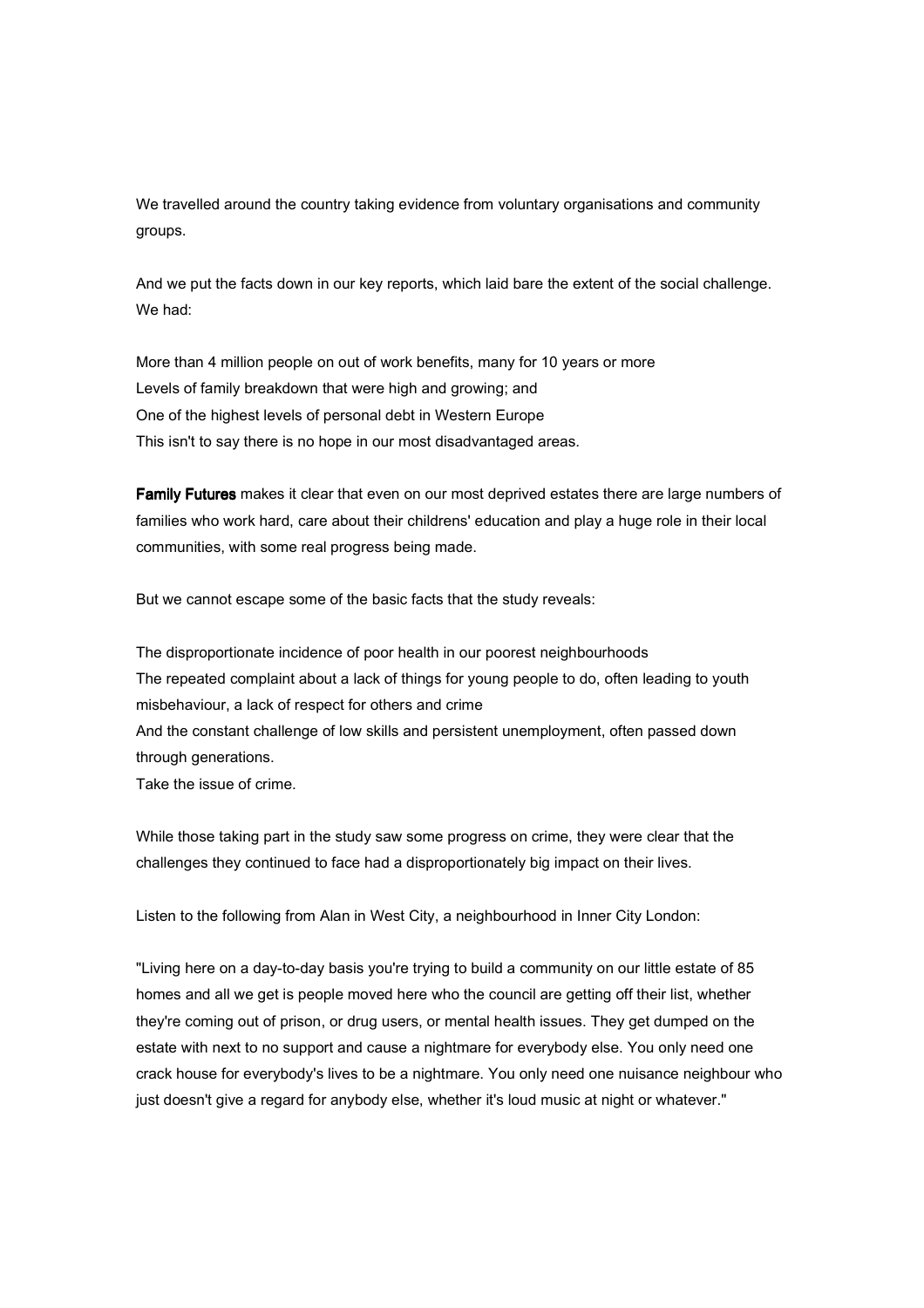As Alan indicates the majority of those living on the estate were law-abiding families who played by the rules.

But it only takes a couple of families to go off the rails to make everyone else's lives a misery – seemingly minor or localised cases of crime and anti-social behaviour can have multiple negative effects in these areas.

### Gangs

Take street gangs, an issue that the Government has been looking at carefully in recent months.

Gangs may only be in a minority in their community, but they have a disproportionately large effect on the lives of those around them.

They are a product of social breakdown, but they in turn further that process of breakdown by creating no-go areas that make impossible the very things that could help deprived neighbourhoods to rejuvenate – stable families, strong businesses, and community action.

As Family Futures finds, parents were clearly worried by the sense that their streets could be taken over by guns and gangs – an incredibly destructive environment in which to bring up a young child.

### Economic backdrop

But perhaps the biggest challenge of all comes from the fact that these social problems persisted even during a period of unprecedented growth.

The UK economy created a lot of jobs in the period leading up to the recession – with employment levels up by some 2 million – yet huge numbers of those on benefits were unable to take advantage.

Businesses looked elsewhere, bringing in what they said were keener and more willing workers from abroad, with nearly half of the rise in employment accounted for by foreign nationals.

Of course things are even tougher now.

Resources are incredibly tight.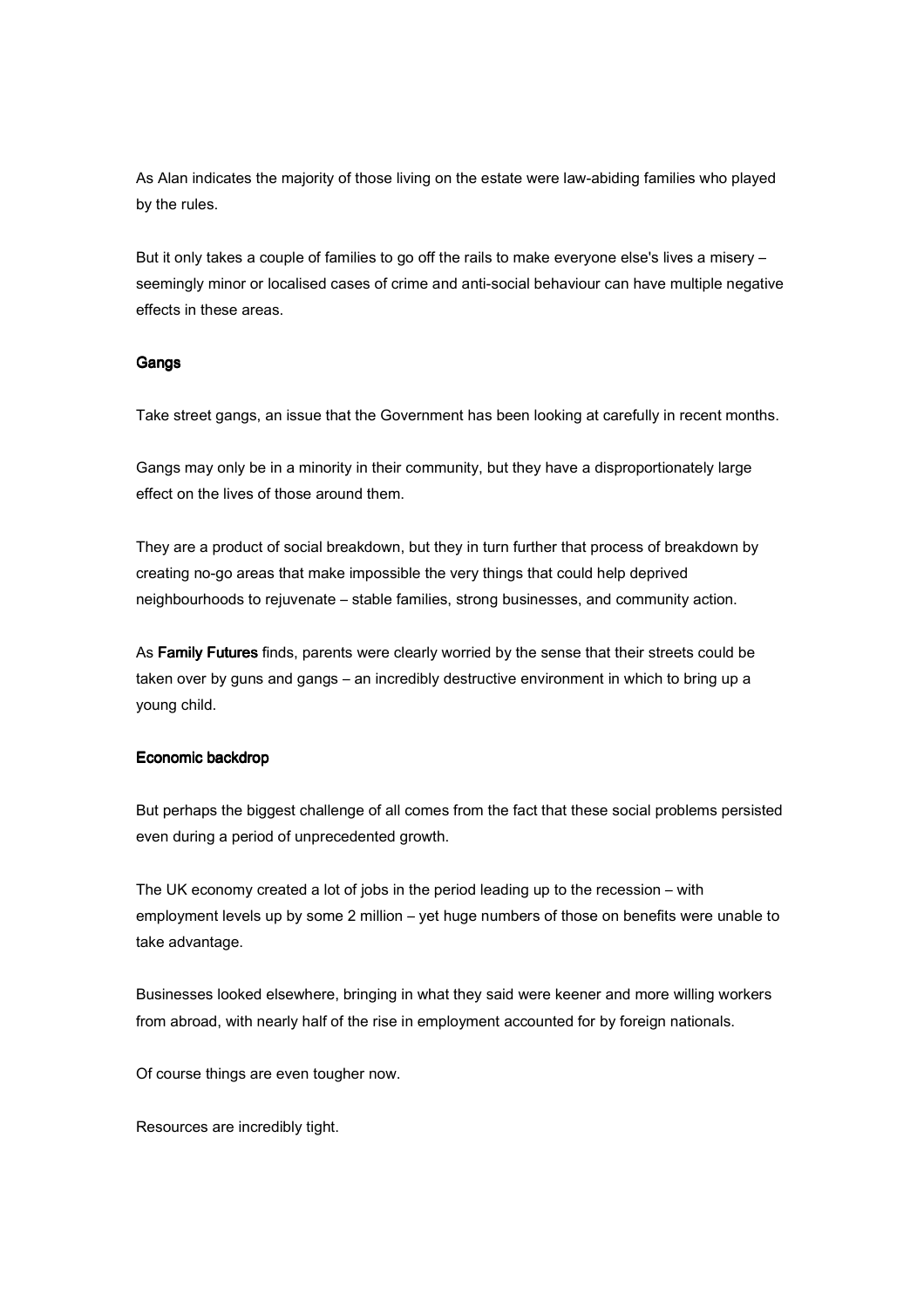And we have a real challenge in the labour market.

But at the same time we see on our TV screens every day the consequences for countries that fail to get to grips with their debts and deficits.

We shouldn't forget that Italy had lower borrowing costs than Britain back in April of last year.

They are now around three times higher.

We cannot get caught up in that same debt spiral – breaking it is absolutely critical.

But this isn't all about the economy.

August's riots were a reminder – if any were needed – that those suffocating social problems I spoke about before are still alive and well.

# Family Futures

So this brings me to Family Futures, and the lessons it can teach us about how we respond to the kinds of challenges faced by families in troubled neighbourhoods.

Let me start with the question of poverty.

Reading Family Futures reminded me of an issue we found time and again at the Centre for Social Justice – namely that poverty is about more than income alone.

The whole debate around poverty in the UK is constructed around the relative income measure – set at 60 per cent of median income.

If you sit below the line, you are said to be poor.

If you sit above it, you are not.

But we must remember that levels of family income are just an approximate – and by no means perfect – measure of family well-being.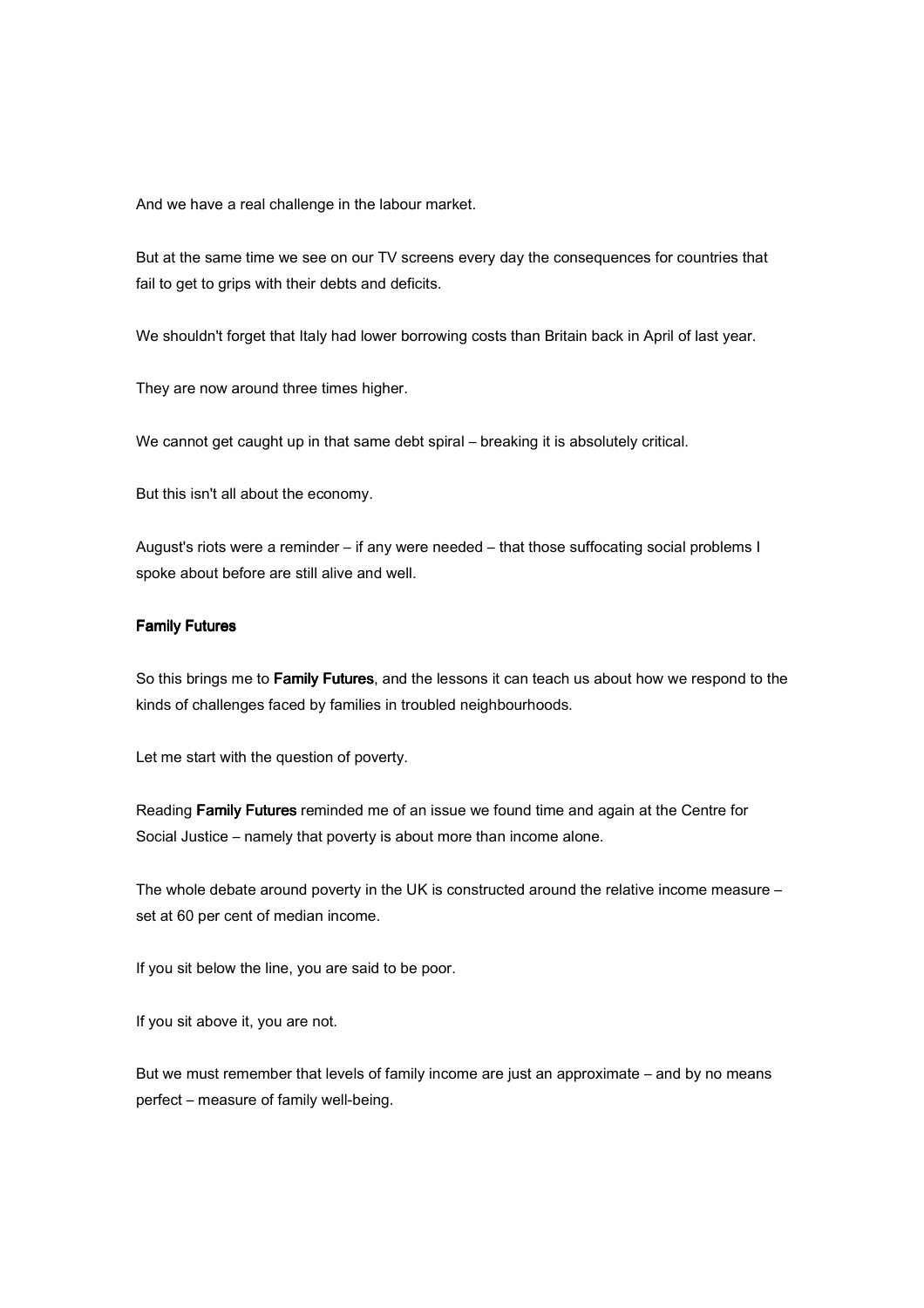And what do we know about the things that really improve well-being?

It's the kind of issues mentioned in Family Futures:

Better health Lower crime and lower fear of crime Work A strong sense of community This isn't to say that money isn't important.

Of course it is.

I'm not going to stand here and say that those interviewed for Family Futures wouldn't have wanted, or needed, higher incomes.

But I do believe that increased income and increased wellbeing do not always follow the same track.

Take a family headed by a drug addict or someone with a gambling addiction – increase the parent's income and the chances are they will spend the money on furthering their habit, not on their children.

According to the relative income poverty figures they might be above the line, but by any reasonable measure of long-term life chances they would be stuck firmly below.

Or take a family where no one has ever worked.

Increase their benefit income – while taking no other proactive action – and you push the family further into dependency, only increasing the chance that their child will follow that same path as an adult.

So while income is important we should be clear that the source of that income can have very different effects.

Income through benefits maintains people on a low income, whereas income gained through work can transform lives.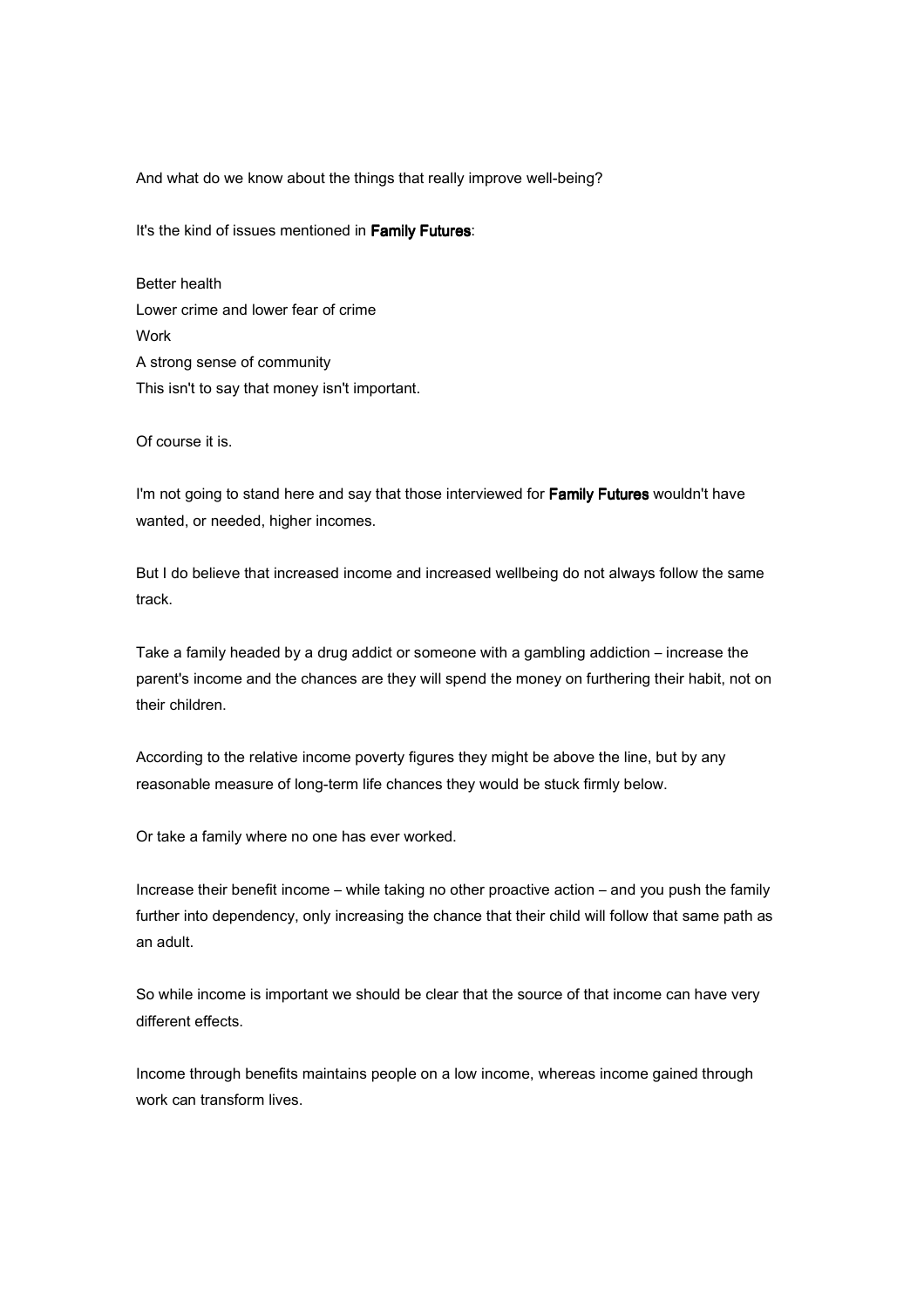Of course for some people, such as those with severe disabilities, income from the welfare system will always play a vital role, and rightly so.

But money can never be the whole story, as it ignores so many other indicators of well-being.

#### Child Poverty – perverse incentives

This is an important conclusion – but we need to know what it means in practice.

My concern is that while we know what direction of travel is needed, we may be destined to repeat the failures of the past if we are not prepared to think much harder about the poverty challenge.

The public debate on poverty is still overwhelmingly focussed on the narrow relative income measure.

And this focus drives a number of perverse incentives in the way that governments have approached policy.

First, there is an incentive to move people who are just below the line to just above it, as this can prove the simplest and cheapest way to hit the poverty targets.

We find this borne out in some of the figures, which suggest that something like half of parental exits from poverty are to just above the income line.

This has been called the 'poverty plus a pound' approach – doing enough to keep the poverty figures moving in the right direction, but without really changing anyone's lives.

Meanwhile those at the very bottom risk being left behind, too far from the line for anyone to bother trying to lift them out.

Second, there is an incentive for Governments to focus on lifting income through higher welfare payments, particularly through those aimed at children.

This is helpful in the public presentation of Government policy, because forecasts of future poverty trends rely mainly on changes in the tax and benefit systems.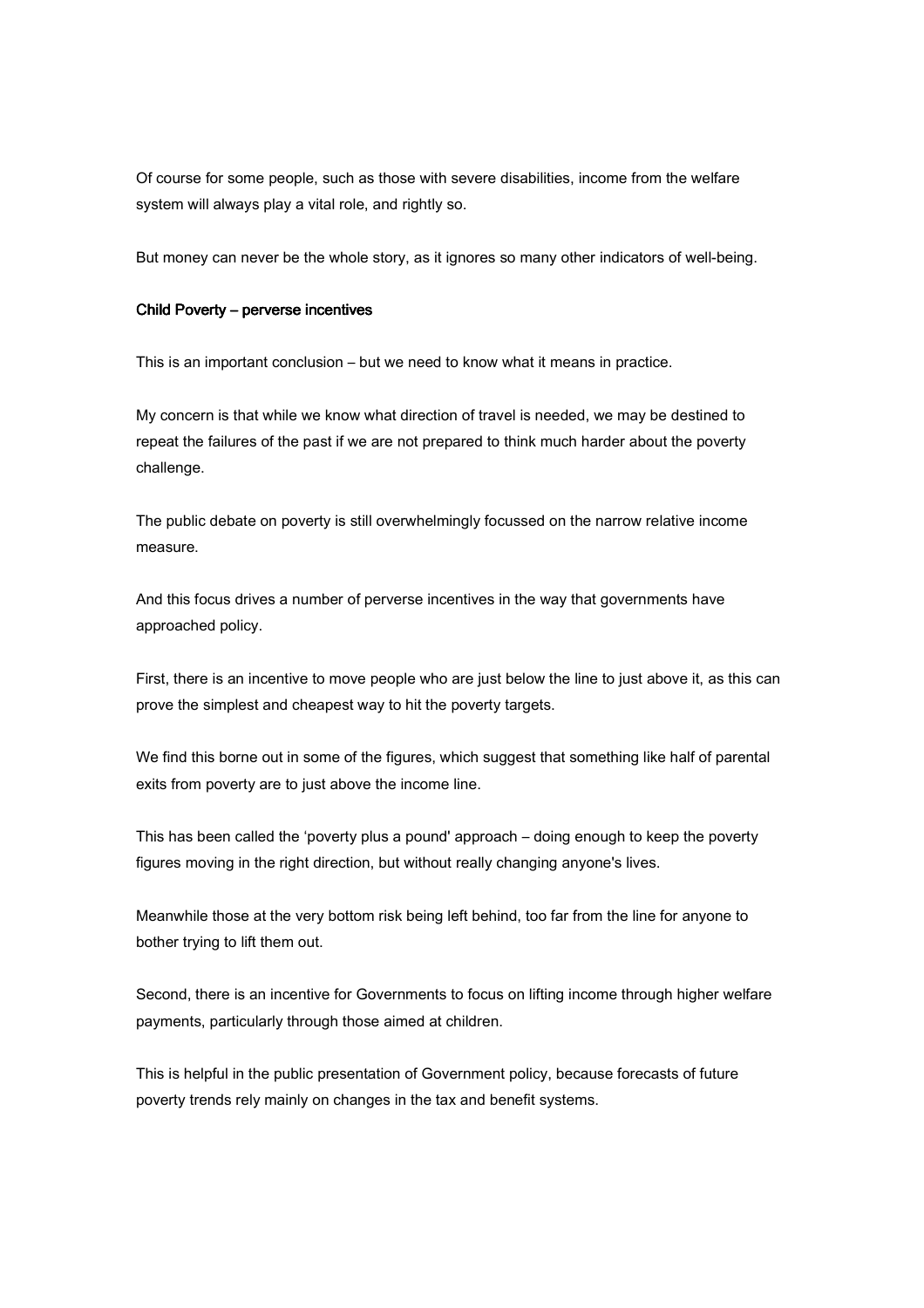But as I've already explained this approach is unlikely to make a real difference to outcomes.

And again we find this perverse incentive borne out in the figures – from 1998 to 2009/10 the likelihood of being in relative poverty declined 1.5 times faster for children living in workless families than for children living in families where somebody worked.

This is hugely expensive approach – and it looks set to have failed.

Though some progress has been made on poverty the last Government were set to miss their targets by a wide margin, having already missed their interim targets.

Let's have a more forward-thinking debate about how we can do more to promote a life chances approach, and one not so narrowly focussed on income alone.

### Joseph Rowntree Foundation

It's interesting to see that the Joseph Rowntree Foundation have sparked off this debate with their report today.

Though we might not agree with everything they have to say, I think there are a couple of quite important points here:

First, they have argued that the focus on poverty has been too centred on the child alone, to the detriment of other groups in society.

You cannot somehow pull a child apart from its family.

A child's wellbeing is fundamentally linked to the wellbeing of its family, and nor can we ignore the plight of working age poverty.

Second, they warn against the risk of focussing too much on the social security system to lift people out of poverty

I think the social security system can be a critical tool – and I will touch on the Universal Credit in more detail in a moment.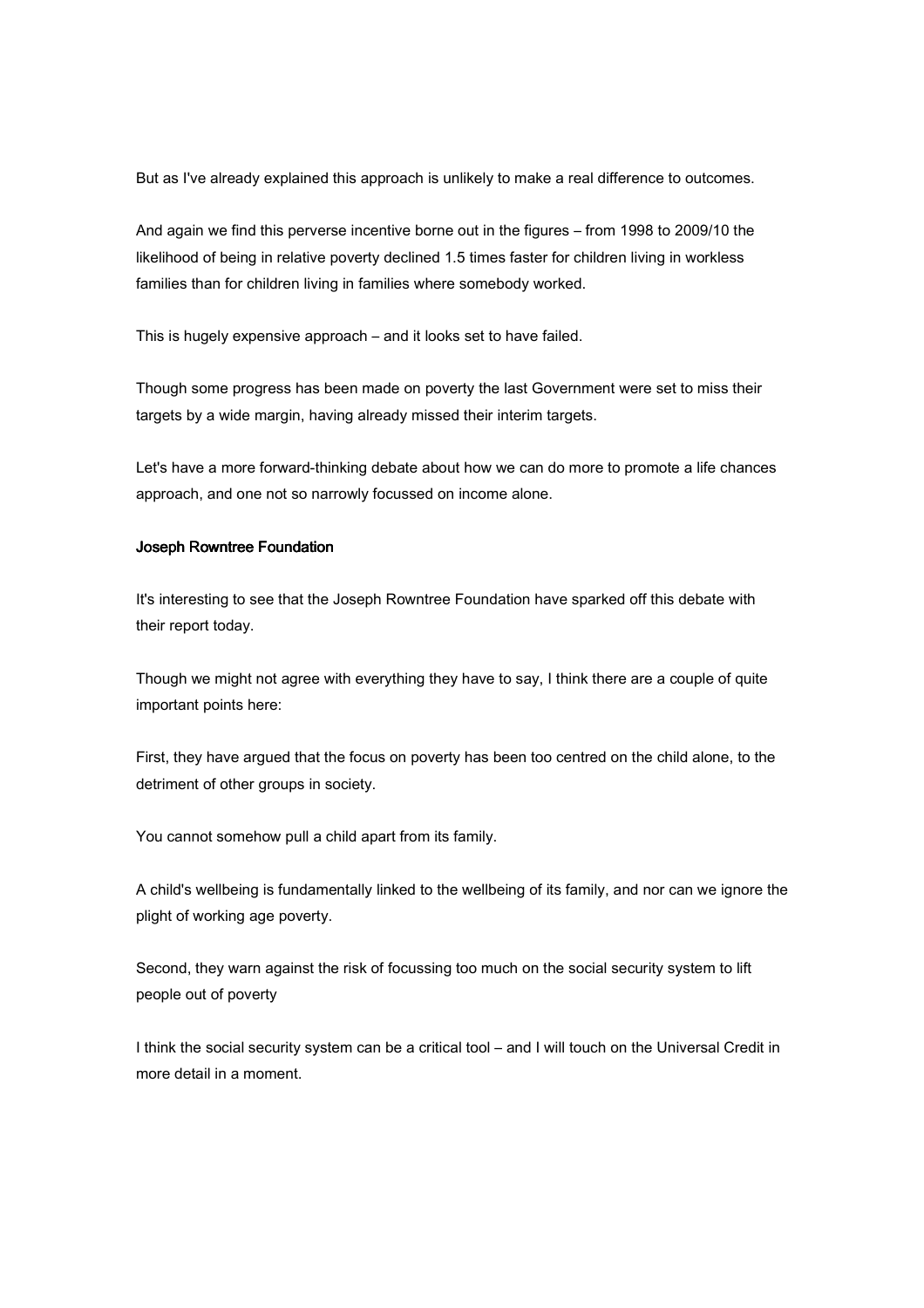But I agree with the Joseph Rowntree Foundation that simply pulling people out of poverty with increased welfare payments is a dangerous and ineffective strategy.

#### Life chances

So we need a change in the terms of the debate.

Government can – and does – do plenty of things that are likely to impact on poverty levels in the future through their effect on life chances.

But these are too often the kind of dynamic changes that it is much more difficult to measure.

Take the Fairness Premium, worth about £7.2bn, which the Government has introduced to support the poorest in the early years and at every stage of their education.

This is a huge investment by Government in changing children's lives, with the potential to completely alter a child's future.

With the right support a child who was destined for a lifetime on benefits could be put on an entirely different track, one which sees them move into fulfilling and sustainable work.

In doing so they may well move out of poverty.

But because we can't predict the effect on income in the future this is not given credit as a poverty-fighting measure.

Or take relationship support, to which the Government has committed in the coming years.

It may be that this investment has a huge impact on a number of children's lives, helping their families stay strong and stable and so providing a safe and loving environment in which to grow up.

But forecasting how this will impact on a child's income in the future is extremely difficult.

We find the same thing with Health Visitors, where we're upping the numbers by around 4,200.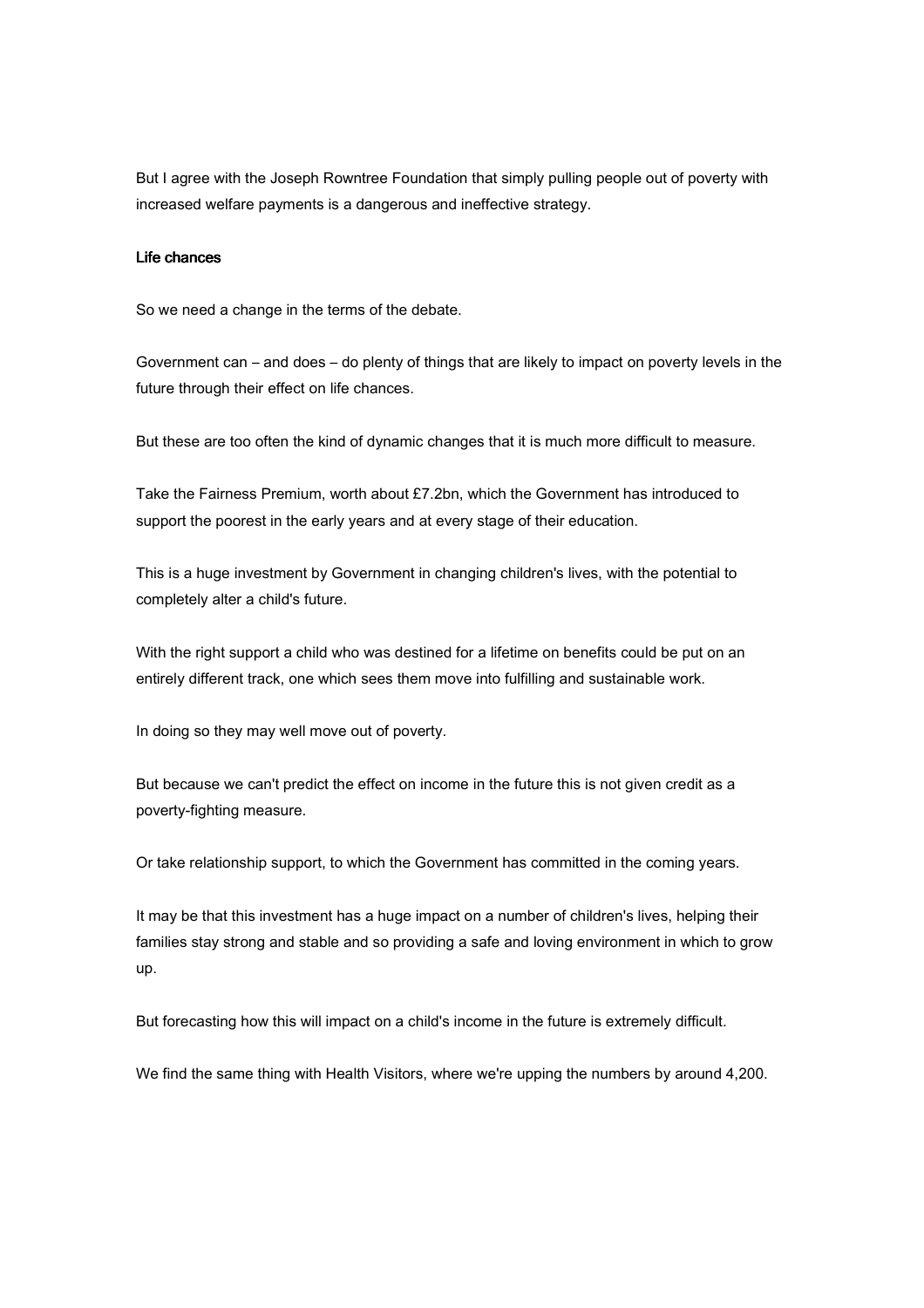Health visitors have been found to play an incredibly important role in helping families to cope and provide a stable environment for young children.

Yet, once again, we don't do enough to assess the impact of this investment on a family's life in the long run.

So I believe that we must look more closely at how we are measuring the impact of these interventions, and continue to push a debate about these wider measures of poverty.

Social investment and early intervention

We've kicked off a process here already.

Frank Field's work on life chances...

...Graham Allen's reports on Early Intervention...

...the small but significant growth of the social investment market...

...all this work is starting to change the way we look at the issue of poverty and life change.

We want to build a body of knowledge about what works and what doesn't.

This could provide the incentive for private investors to put their money into this agenda, and in doing so releasing more money into life change.

Also a side effect of this, but nonetheless a powerful social driver, will be the way such investment can re-engage the top of society with those at the bottom, reviving that sense of shared community which has been missing for too long.

# **Riots**

And I think this speaks to the experience of the riots as well.

First, the need to re-engage the top and bottom of society, ending the feeling of disenfranchisement in many of our neighbourhoods.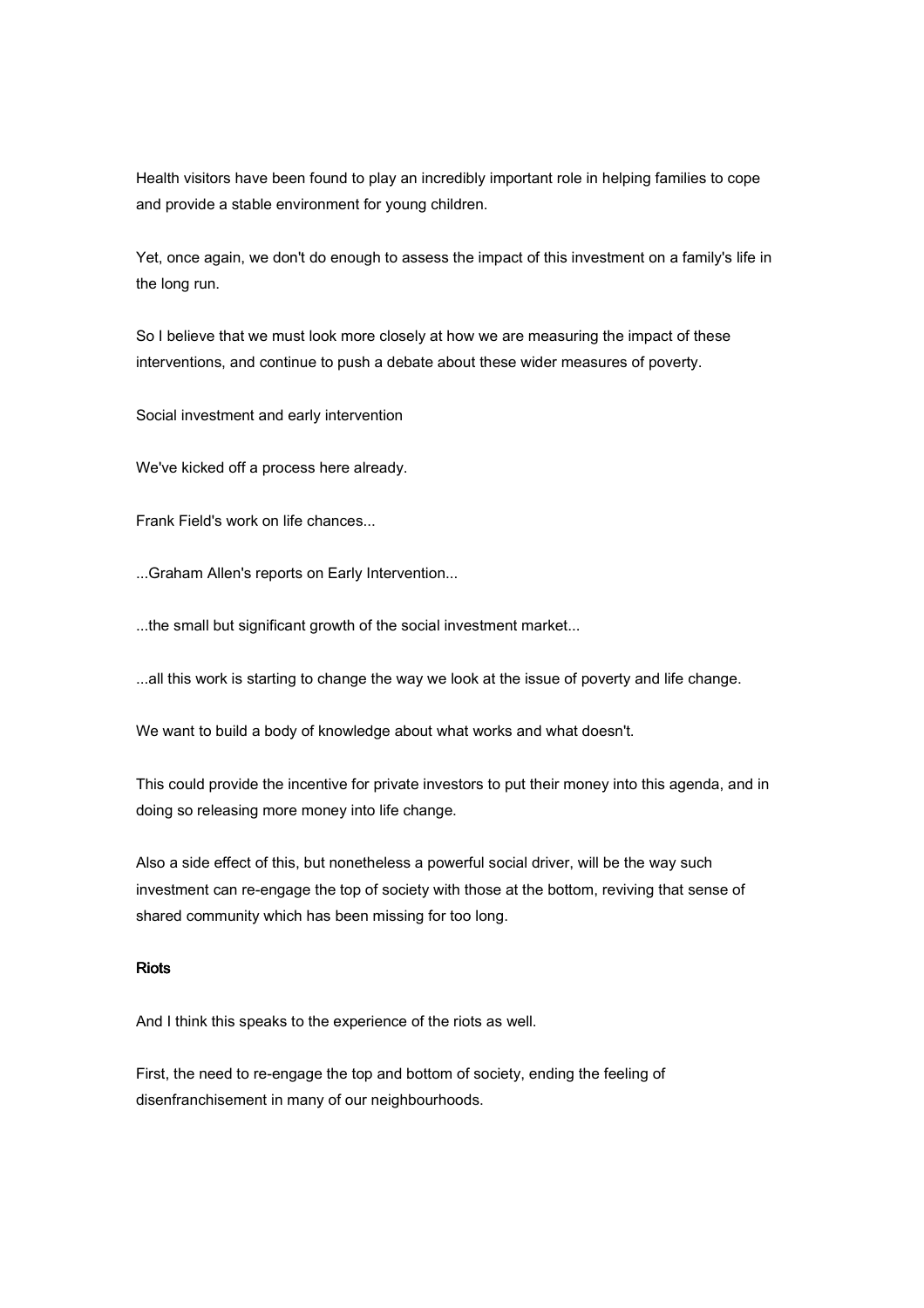But also – in getting to grips with a culture of dependency – we need to end the feeling of entitlement that also seemed to drive some of what we saw back in August.

By focussing on income levels rather than life chances we have created pockets of our society where too many know only of money which is given, rather than earned, and so were too easily prepared to go out and take on the night of the riots.

### **Tax Credits**

But if we are to understand which policies actually change lives, and will actually start to turn this culture around, we have to understand the issue that we're dealing with.

That's why studies like Family Futures are so valuable – they provide an opportunity to hear testimony from people in troubled neighbourhoods about what really matters to them.

I just wanted to touch on two areas briefly:

First, the experience of those in the study who were claiming tax credits.

The introduction of tax credits was based on a sound principle.

Yet the way they were designed meant these incentives were too often perverse or incomprehensible.

As Family Futures makes clear the dominant problem for families was having to rely on a badly organised system that created confusion and uncertainty.

One person was so put off they weren't willing to even make a claim:

"Even if I'm entitled I don't want the hassle, I just put the form in the bin".

Others wanted to move into work, but felt paralysed by the complexity of the system:

"I want to work but I don't know how the benefit system works... Before they award Working Families Tax Credit, you have to deal with accountants, it's really confusing. I want to work but I'm worried I'll be in a worse situation".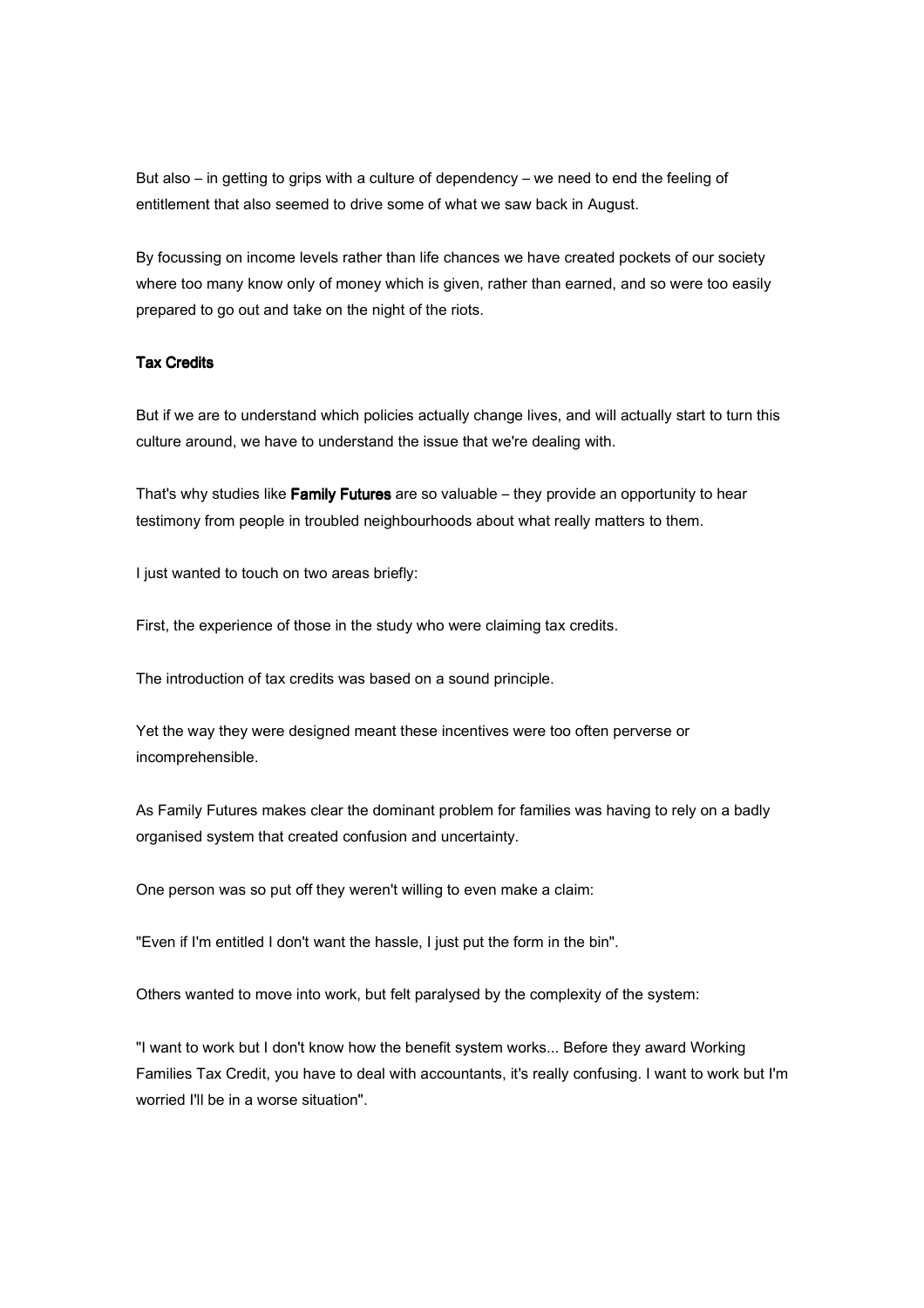# **Universal Credit**

It is clear that this was a government project with sound principles, but one not built around the people it aimed to help.

So our aim is to build a system that replicates the positive points of tax credits, but one that is:

Simpler to understand Fits around the hours that people want to work And doesn't create such significant perceived risks from moving into work The system we're building is the Universal Credit, a simpler payment that is withdrawn at a clear and constant rate as people move into work.

Key to this is something called the Real Time Information system, meaning we'll receive information directly from employers about what people are earning and translate that into an accurate and up-to-date payment.

### Small and local changes are important

So I believe the Universal Credit will start to make a difference to some of the issues which come out so strongly in Family Futures.

But this book also presents something of a challenge to Government.

For its findings suggest that the changes that make a real difference to people's lives aren't just the big projects – they are also the seemingly little ones, whether it be

#### Fixing broken street lights

Making repairs to the community park

Or fixing that broken pavement slab that stops parents pushing their pram down the street This comes out clearly in the later chapters of the book, which describe how residents worried about the one-off nature of big regeneration programmes and favoured more low-level, responsive investments and more gradual improvements.

#### Broken windows

Of course there is a lot of talk about big capital projects at the moment – and rightly so.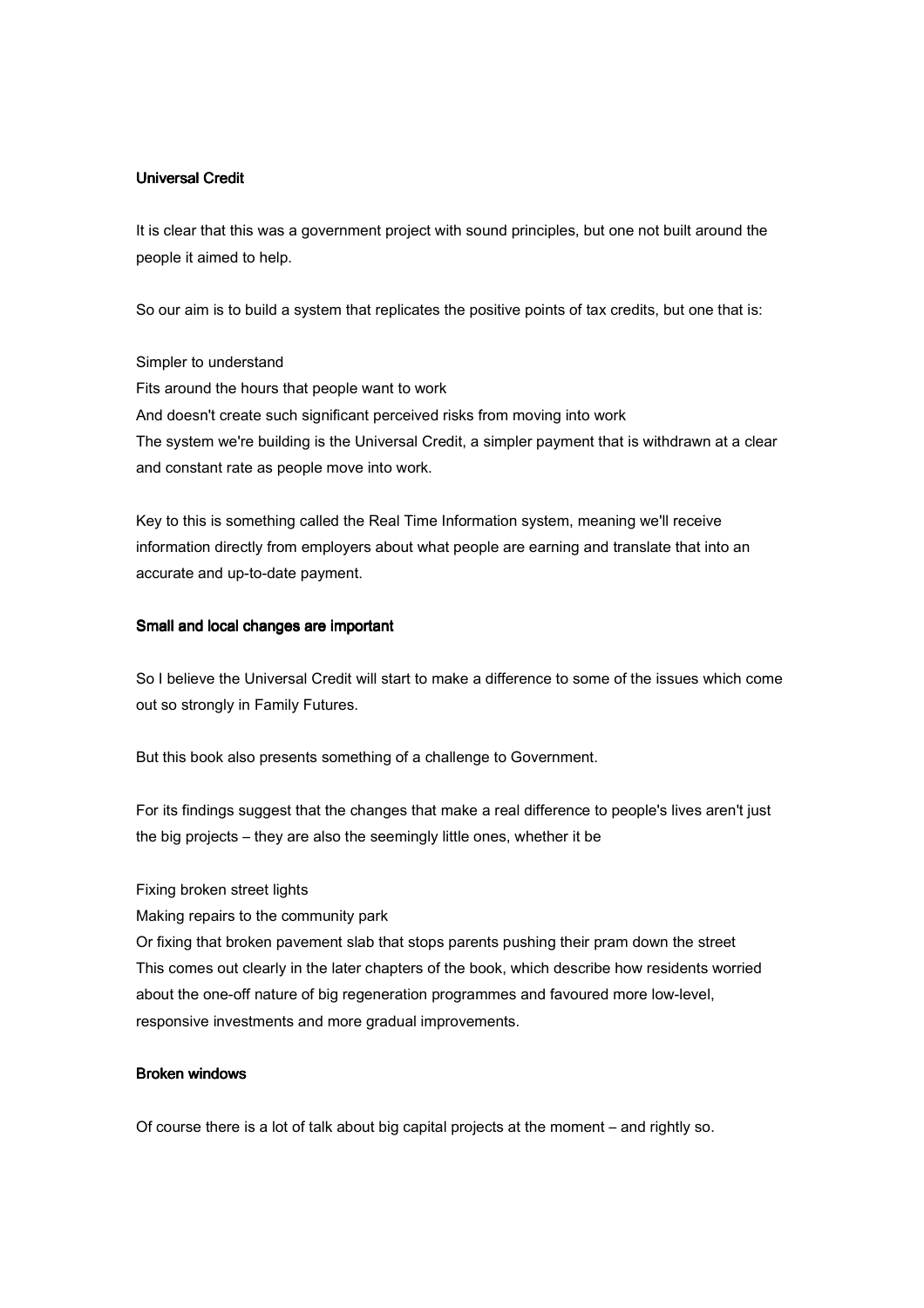But let us not assume that only big can be beautiful.

Let me take you back to New York in the mid-1990s, where Mayor Rudi Guiliani had just appointed a new Police Commissioner – Bill Bratton.

Bratton's approach was a bit different.

Together with Guiliani he pioneered work on the 'Broken Windows Theory', the idea that what starts as low level degradation – faulty street lights, littering, broken windows – is the beginning of a continuum to much more serious anti-social behaviour and crime.

If people in the area get the sense that others don't care enough about the local environment, then the chances are that no one will care at all.

We hear this kind of testimony from the parents in Family Futures:

"It gets me down seeing so many derelict buildings and uncared for things...The block getting emptier and crying out to be vandalised".

And one mother felt strongly about something apparently as small as a McDonalds' carton.

"Before this estate was built, it was all old houses, terraces. But people were spotless, they'd come out and scrub the whole, you know, a whole bucket of water would go down the front path and down onto the pavement. They didn't have a lot of money but they were veryclean...You didn't see rubbish on the street. Perhaps it's because there wasn't Mcdonald's about at that point! I think people need to be a little bit more caring about their environment, wherever it is, you know...It doesn't mean to say they can throw a McDonald's carton or leave their rubbish behind".

On the other hand if you get in there early – and pick up that McDonald's carton or fix that window before it can impact on people's behaviour – then you can potentially have a huge impact on the local environment.

We talk a lot about early intervention when it comes to our youngest children – but perhaps we should be saying more about early intervention for our communities too.